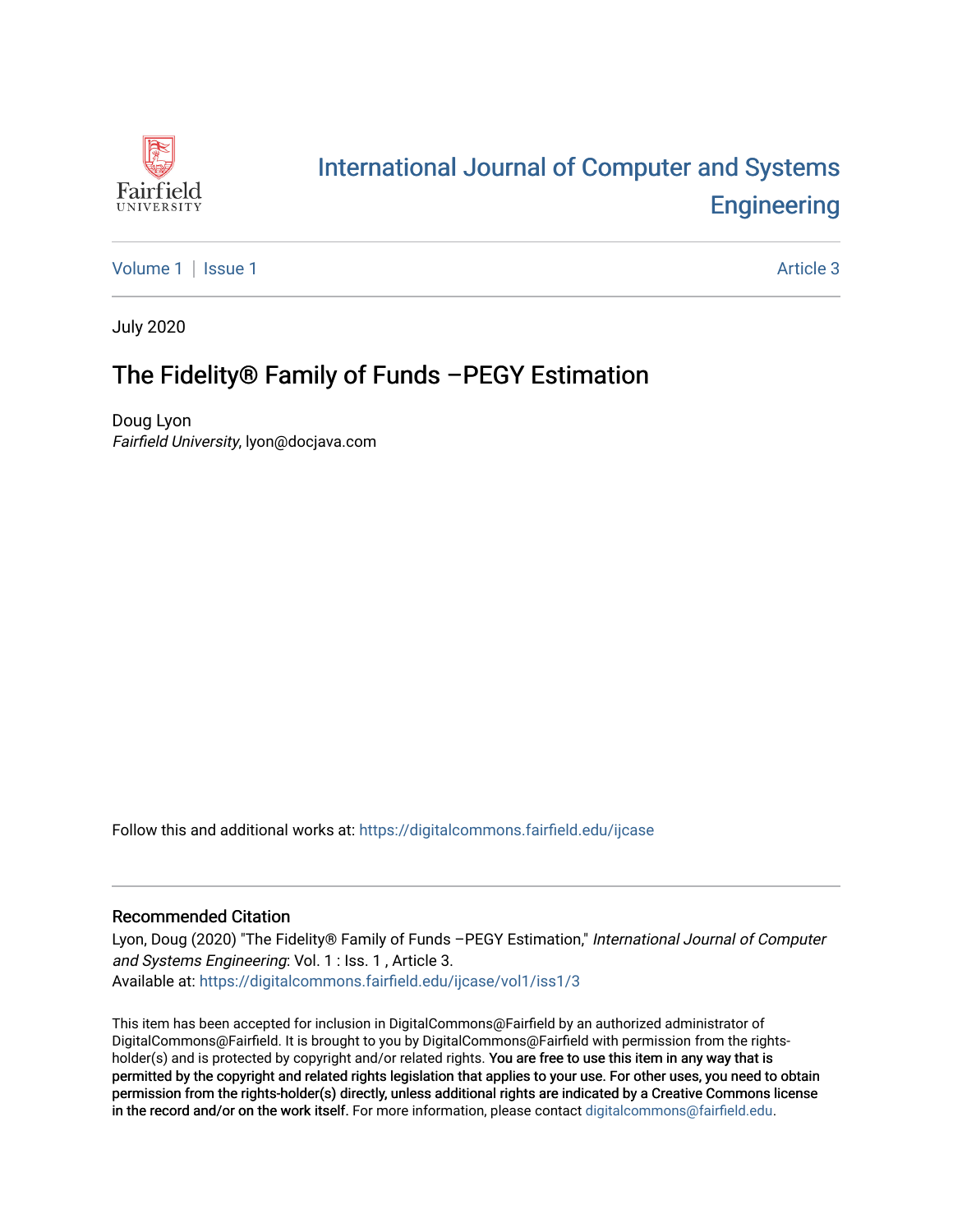

Vol. 1, No. 1, 2020

# The Fidelity® Family of Funds –

# PEGY Estimation

Deriving the PEGY ratio from the Fidelity® Fund metrics with Web Data Miners

# **by Douglas Lyon, Predrag Bokšić**

#### **Abstract**

The Fidelity® network of mutual funds has \$2T under management and gives investors access to over 10,000 funds. We describe a technique for screening some of these funds using the PEGY ratio. We are motivated by our employers' constraint on the purchase of funds outside of the Fidelity® family of funds and by the prohibition on the purchase of individual stocks in our retirement account. Our approach has led to a deep dive into data mining techniques and the creation of a data mining framework.

#### 1. Problem Statement

Given a large number of publicly-traded funds, we seek to compute a screening metric called the PEGY ratio:

$$
PEGY = \frac{\frac{Price}{EPS}}{\left[EPS_{growth} + Yield\right]}
$$

The dividend yield is defined as the cash paid to the owners of a share (stock) over a period of one year divided by the current stock price, stated as a percentage.

The P/E ratios that use the expected (future) earnings per share are forward-looking. The current company earnings-per-share are also called the "trailing" earnings, denoted by the "EPS (ttm)". These typically reflect the previous-year-to-date earnings [Fink] [Investopedia] [Lynch]. The PEG ratio does not take into account the dividend yield as the PEGY does [Smith] [Barnes]. Typically, PEG ratio includes the trailing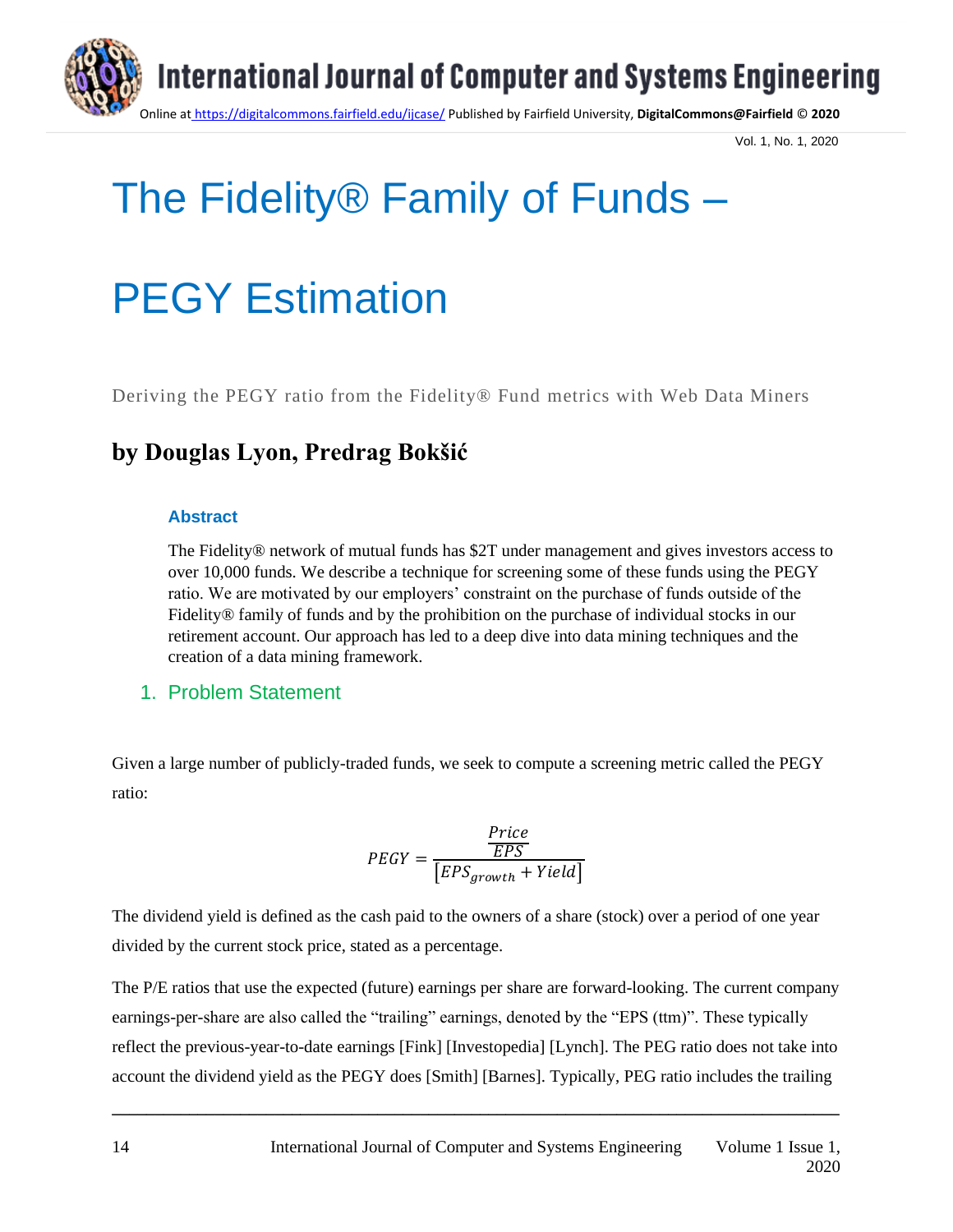

P/E ratio divided by the expected EPS growth for the next 5 years and funds often do not publish a complete list of the company stock tickers that they hold [Barnes].

#### 2. Approach

Consider the N-Q form with the U.S. Securities and Exchange Commission (SEC.gov):

## Investments July 31, 2017 (Unaudited)

Showing Percentage of Net Assets

| Common Stocks - 97.9%                              |               |              |
|----------------------------------------------------|---------------|--------------|
|                                                    | <b>Shares</b> | <b>Value</b> |
| <b>CONSUMER DISCRETIONARY - 3.6%</b>               |               |              |
| <b>Auto Components - 0.2%</b>                      |               |              |
| Magna International, Inc. Class A (sub. vtg.)      | 62,900        | \$2,999,827  |
| <b>Diversified Consumer Services - 0.0%</b>        |               |              |
| Park Lawn Corp.                                    | 24,850        | 378,705      |
| Hotels, Restaurants & Leisure - 0.9%               |               |              |
| Cara Operations Ltd.                               | 138,900       | 2,612,557    |
| Freshii, Inc. (a)                                  | 352,608       | 2,850,843    |
| Paddy Power Betfair PLC (Ireland)                  | 55,700        | 5,580,964    |
|                                                    |               | 11,044,364   |
| Media - 2.0%                                       |               |              |
| Cogeco Communications, Inc.                        | 125,700       | 8,781,608    |
| Corus Entertainment, Inc. Class B (non-vtg.)       | 588,000       | 6,527,307    |
| Quebecor, Inc. Class B (sub. vtg.)                 | 312,400       | 10,827,194   |
|                                                    |               | 26,136,109   |
| Specialty Retail - 0.5%                            |               |              |
| AutoCanada, Inc. (a)                               | 81,500        | 1,312,629    |
| Sleep Country Canada Holdings, Inc.                | 162,600       | 4,946,796    |
|                                                    |               | 6,259,425    |
| TOTAL CONSUMER DISCRETIONARY                       |               | 46,818,430   |
| <b>CONSUMER STAPLES - 7.2%</b>                     |               |              |
| Food & Staples Retailing - 6.8%                    |               |              |
| Alimentation Couche-Tard, Inc. Class B (sub. vtg.) | 705,900       | 33,473,277   |
| George Weston Ltd.                                 | 301,700       | 26,350,201   |

By parsing this and other similar pages, we gain insight into fund composition and estimate the weight of a particular asset in the fund's portfolio.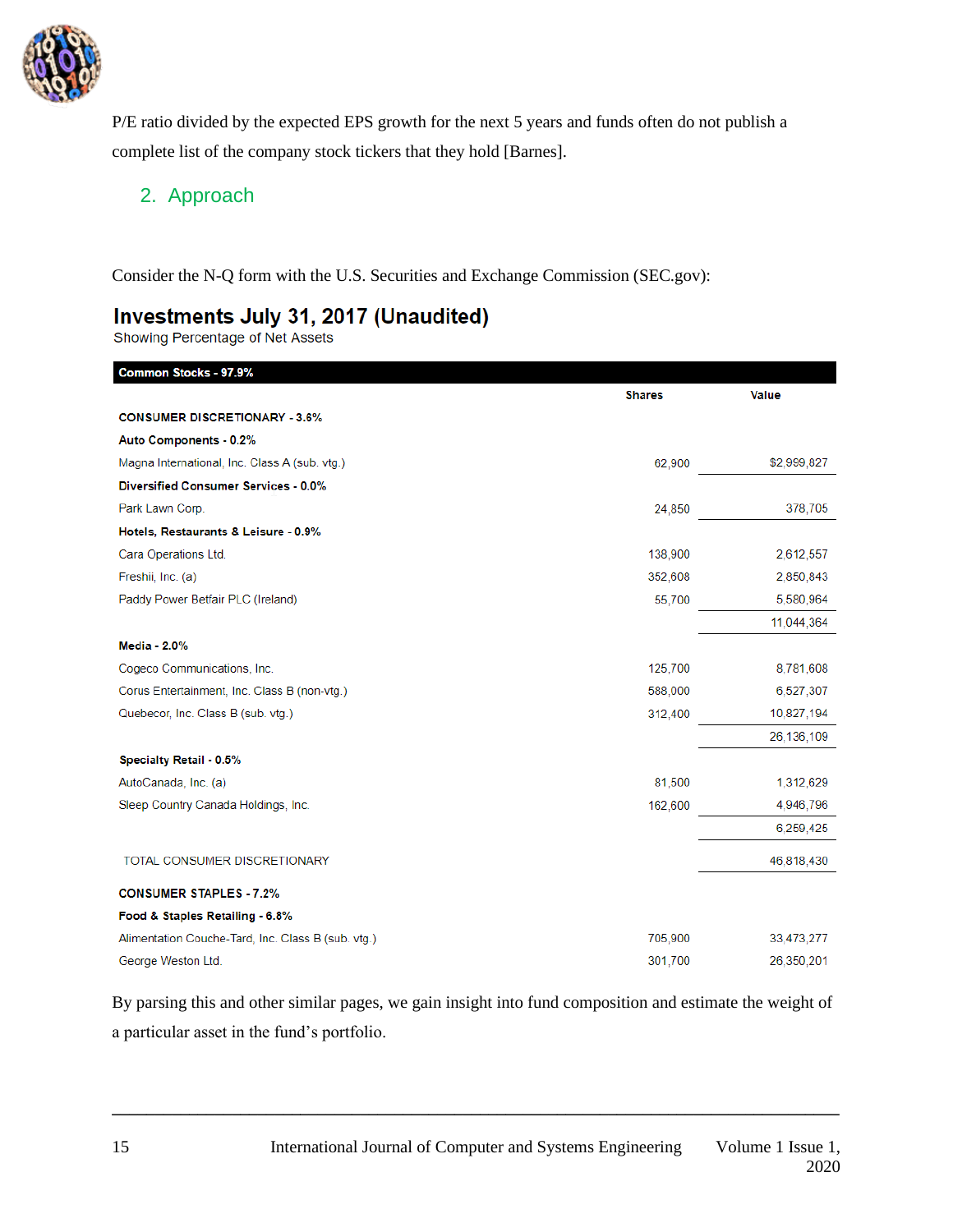

Our system automatically finds the fund composition in the form of a list of companies denoted by their names and stock tickers. In that regard, the public documents at the SEC.gov such as the N-Q form represent a starting point.

In some cases, the holding is not publicly traded and thus cannot contribute to the PEGY computation [Investopedia].

The N-Q form has no ticker symbols, only company names; requiring matching of company names with ticker symbols. Our system matches N-Q company names with ticker symbols in order to calculate the PEGY for the portfolio companies. Prorating PEGY by holding percentage. The NAts (the Net Assets able to be assessed) is our metric of certainty. If the PEGY can be determined, the NAts increases. In some cases, we will not be able to find the holding in the publicly traded US markets. In those cases, the holding does contribute to our estimate of the PEGY ratio [Two Cents].

Our mining uses the Burkhard-Keller string matching algorithm and calculates the Levenshtein distance from the exact word match. However, when we match "chemed corp" and "Cheetah Mobile Inc.". The safest value is a distance less than or equal to 3. The company name matching in this form represents the weakest point of the entire mining project. Even when tuned to a "safe distance value", the name matcher remains questionable.

#### CIK numbers are given to companies in the SEC EDGAR database at

https://www.sec.gov/Archives/edgar/cik-lookup-data.txt [SEC]. We also resolve name ambiguity by using Yahoo Search Suggestions [Yahoo]. A list of company names, tickers, and CIK numbers can be downloaded from this address [Rank and Filed]. Whereas, the EDGAR database offers an exported list of company names and CIK numbers in the CIK-lookup database [CIK]. The file contains 720634 lines in a ":" delimited file. Comparatively, the cik\_ticker.csv file from the rankandfiled.com [Rank and Filed] website contains 13738 entries. The file also contains the name of the public stock exchange at which the stock ticker (symbol) is registered, a vital detail whose absence might lead to a few mismatches.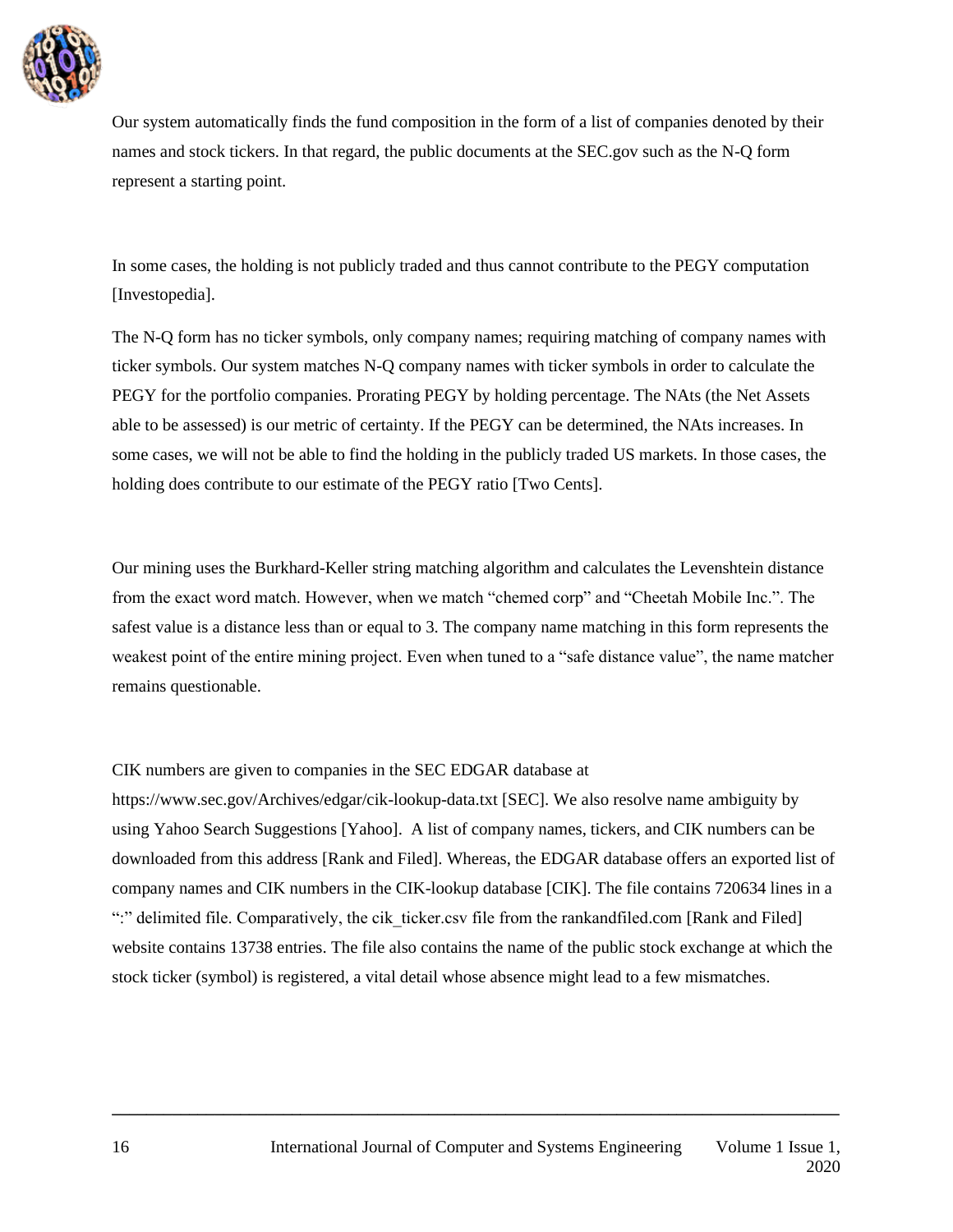

A significantly reduced list of company stock tickers can be obtained from The Wall Street Journal at AMEX.csv [AMEX], NYSE.csv [NYSE], and Nasdaq.csv [Nasdaq]. For reference, a list of OTC stocks can be examined at otcmarkets.com [OTC Markets].

Once we compute the PEGY ratio, we complete the picture of the fund's portfolio.

The question of how we obtain the financial metric data about the company stocks such as the P/E ratio, EPS for the next 5 years, Dividend yield, PEG, Price will be addressed in the following section [Lynch] [Lyon A] [Lyon B].

3. Downloading the Financial Metrics

This section shows how we mine the PEGY value using *Zacks.com*. As a preliminary step, we first mine stock metrics from "Financial Visualizations" website, *finviz.com* [Barnes]. The Java class dedicated to this task is found in

pb/finance/finviz/QueryCompanyTickersAndStatsFromFinviz.jav a.

The *finviz* query URL for stock metrics web scraping is: [https://finviz.com/screener/ashx?v=150&r=1&c=0,1,2,7,9,14,20,48,65](about:blank)

This URL returns a list of 7458 company stocks with properties, in the following order:

No | Ticker | Company | Trailing P/E | PEG Dividend | EPS next 5Y | Beta | Price

The r=1 in the URL means that the URL will open the first page. There may be hundreds of pages. Other parameters denoted with  $c=0,1,2...$  represent the selected columns of the data table at the finviz.com website. The *finviz.com* pages are parsed with the Jsoup library, *"org.jsoup:jsoup."*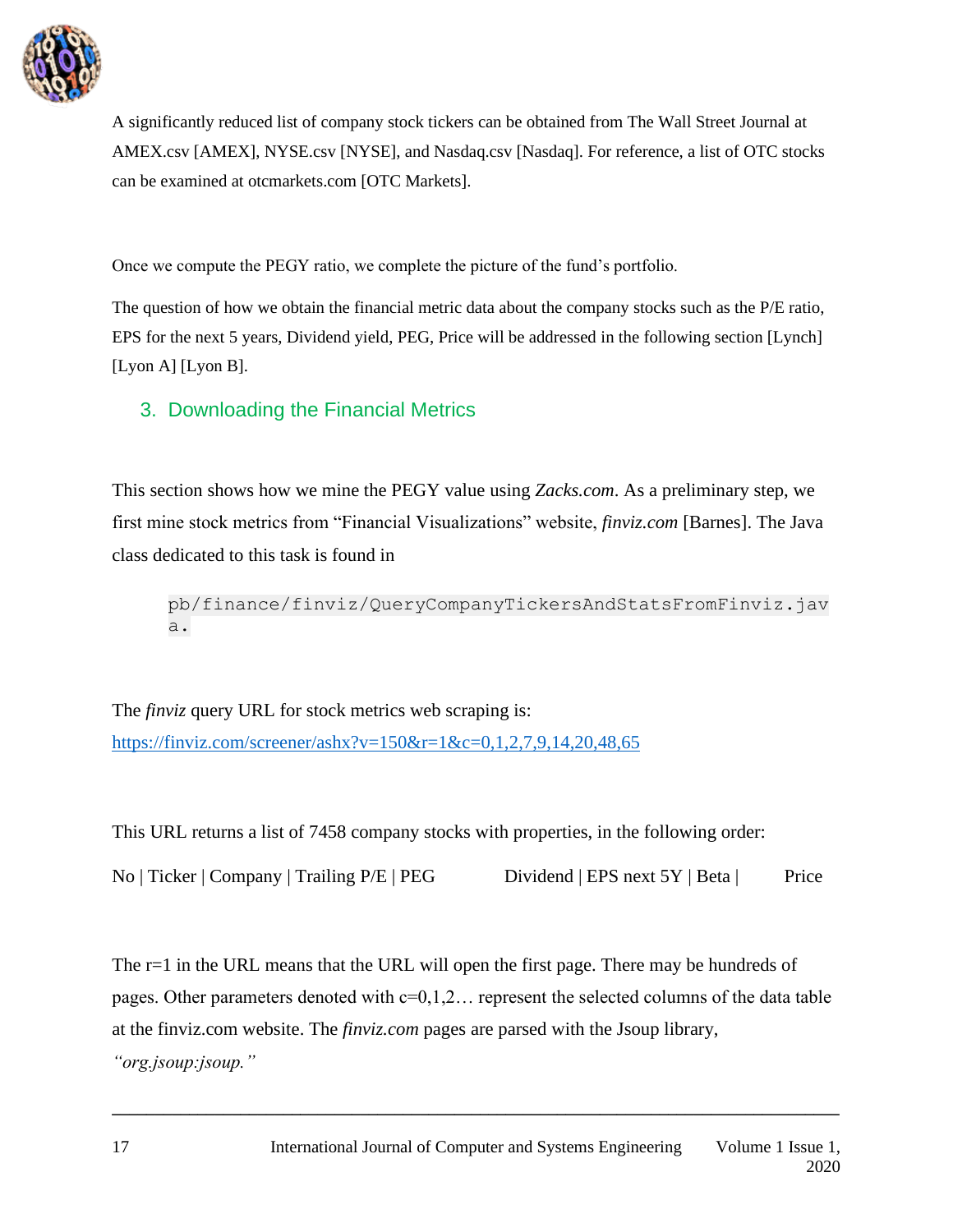

From the resulting data table, produce the *pegMiners.csv* file with data in the format:

Ticker | Company | Trailing P/E | PEG | Dividend | EPS next 5Y | Beta | Price | PEGY

The CSV parsing (reading and writing) is performed by the Univocity library,

com.univocity:univocity-parsers [Univocity].

The CSV parser settings used include:

```
parserSettings.getFormat().setDelimiter('|');
parserSettings.setHeaderExtractionEnabled(false); 
parserSettings.setNullValue("-");
```
The pegMiner.csv file can be reused for the fund research while the stock prices last. The sample of the file follows below.

```
A|Agilent Technologies, 
Inc.|26.32|2.428044280442804|0.89|10.84|1.38|67.26|2.243819
266837170
AA|Alcoa Corporations|52.02|-28.9|0|-1.80||44.37|-28.9
AABA|Altaba Inc.|2.46|-2.963855421686747|0|-
0.83|1.92|69.33|-2.963855421686747
…
```
The numbers such as *P/E*, *PEG*, and *Dividend Yield* are always positive or undefined. The EPS for the next 5 years can be positive, negative, or undefined, which, in turn, impacts the PEGY values.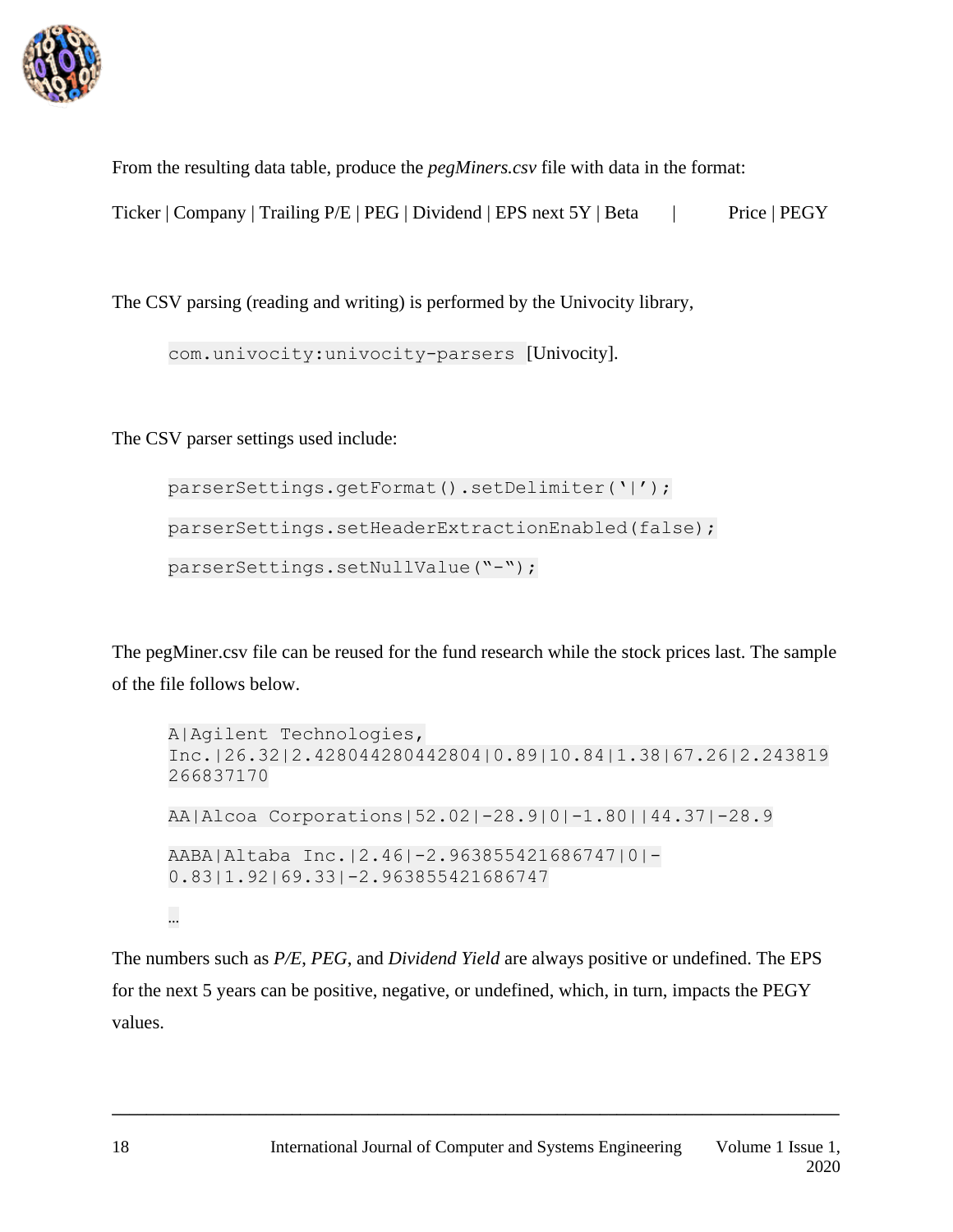

*Finviz.com* also allows EPS  $5y > 0$  in combination with PEG = NaN, in some cases. We hypothesize that the analysts are willing to assert the earnings-per-share growth for the next 5 years, even in cases that lack other data. The fund scan at Zacks.com is completed by reading the pegMiner.csv file using:

pb/finance/zacks/com/QueryFundTickersFromZacksMinimal.java

We calculate the fund PEGY as the weight sum of the PEGY values of the included company stocks. A typical fund page on the *Zacks.com* website tells us the weight (percentage) for each holding. The list of all Fidelity® funds can be obtained in a CSV file from [https://fundsresearch.fidelity.com/mutual-funds/fidelity-funds-daily-pricing-yields/download.](about:blank) The header format is:

Fund Name,Symbol,NAV(\$),Last Dividend,Dividend Date,NAV Change(\$),30-Day Yield(%),7- Day Yield(%),7-Day Effective Yield(%),Morningstar Investment Category,Morningstar Overall Rating,# of Funds Rated,Date

The fund name is given inside quotation marks. The file loading procedure has been placed in the method getSymbolMap in

```
pb.finance.zacks.com.QueryFundTickersFromZacksMinimal#getSy
mbolMap
```
Each line in the file can be processed with the Pattern/Matcher classes by using:

```
Pattern pattern = Pattern.compile("^\"(.*)\",([A-Z]{5}),");
…
Matcher matcher = pattern.matcher(line);
if (matcher.find()) { 
     String fundName = matcher.group(1);
    String symbol = matcher.group(2);
…
```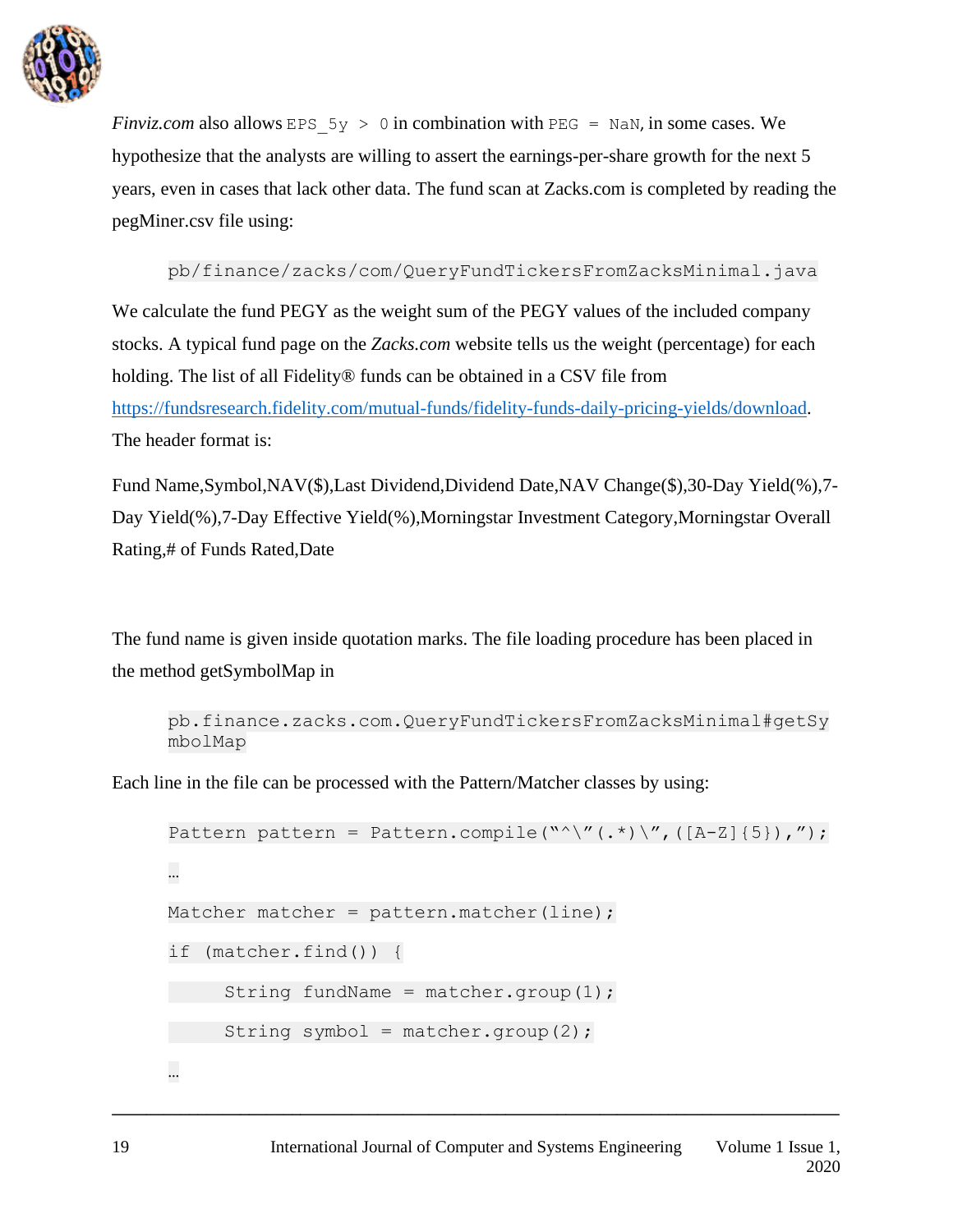

The pegMiner.csv file is loaded in:

pb.finance.zacks.com.Query.FundTickersFromZacksMinimal#readFilePegMinerDataFromUrl. This method reads a local *pegMiner.csv* file if present from the local directory, for testing purposes. Otherwise, the default choice is to query the address:

[https://www.bondbutcher.com/comput\\_1/peg/fidelity-web/pegMiner.csv.](about:blank) The corresponding web folder is */var/www/html/output\_1/peg/fidelity-web*.

On a server with very little memory, where 256Mb of free memory is not guaranteed at all times, the *QueryFundTickersFromZacksMinimal* class may run out of memory. The OOM killer, a process by Linux kernel that hunts for memory-demanding applications could kill the web scraping program. If the free memory falls below 40Mb-50Mb, the application is in danger of shutting down. The class was optimized for memory consumption and the first library to be removed was Gson, from: com.google.code.gson:gson, along with the program's JSON cache features.

If we used the list of all known companies and their CIK numbers, the file is 701,850 lines. The file location is [https://www.sec.gov/Archives/edgar/cik-lookup-data.txt.](about:blank) Such a large file could be read sequentially using: [https://codereview.stackexchange.com/questions/44021/fast-way-of](about:blank)[searching-for-a-string-in-a-text-file.](about:blank) In fact, by upscaling the project to read and write large files, we would need to generate the search indexes and use a different approach, which by itself is memory demanding. See the sequential reading example in *pb.finance.pegMiner.SequentialFileReader*.

The base URL for Zacks.com scraping comes in the form of

[https://www.zacks.com/funds/mutual-fund-quote/SYMBOL/holding.](about:blank) In this page, we find the list of holdings (i.e. company stocks included in the fund) according to the Zacks.com research.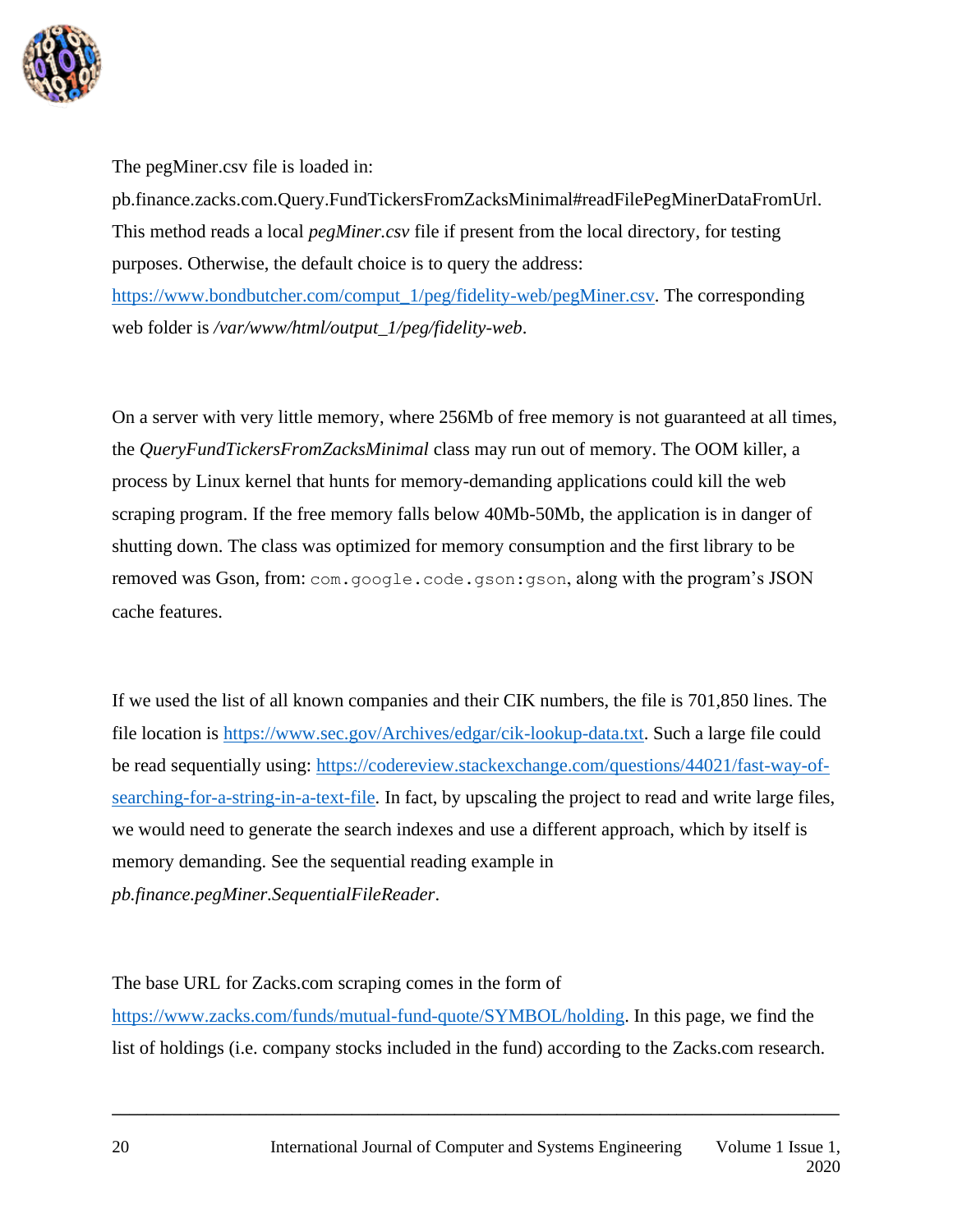

The data table contains a weight column of a particular interest. The weight is a percentage that expresses a prorated portion of the portfolio.

The page can be parsed manually by noting that the data table contained within the HTML page is preloaded in its entirety via JavaScript variable document.table  $data = [$  […] ];".

The [Yahoo Finance](about:blank) web portal was the centerpiece of mining for ages. You can find examples of making the "stock queries" in all programming languages.

The large data mining operations are unfavorably perceived by the Yahoo servers and the frequent user visitations are obstructed. Typically a HTTP 503 error will stall the mining process completely and require a resting period in hours.

The data-mining program may recover quickly from an error such as a *java.net.ProtocolException*. The program recovers from this error and continues. A random number of such errors makes the acquired data patchy.

Long stock ticker lists and OTC stock ticker queries produce response failures from the Yahoo Finance. These errors ruin the reputation of the originating IP address of the mining program computer. Another possible error the *404 error*, is the logical equivalent of a file not found exception.

Alternatives to Yahoo include [Morningstar.com](about:blank) and [FinViz. FinViz](about:blank) serves a large amount of data that enables computation of the PEGY value. You can see some of the basic stock details of about 7586 companies at [https://finviz.com/screener.ashx?v=150&r=1&c=0,1,2,7,9,14,20,48,65.](about:blank)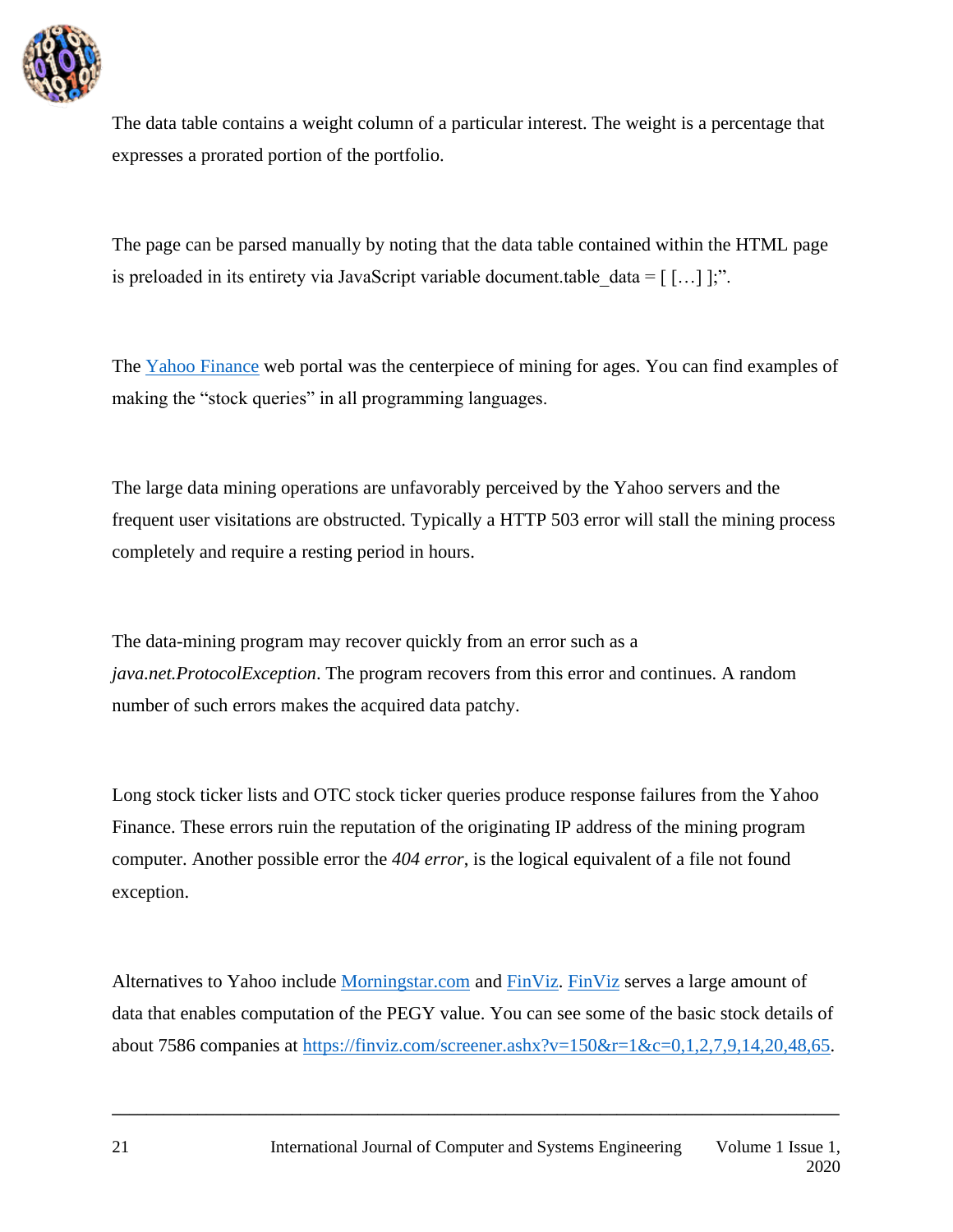

The [Zacks](about:blank) website collects details of several Fidelity mutual funds and their included assets. This website displays the company stock weights in the given fund [Zacks]. Zacks has 207 but does not cover 202. Several stock tickers are listed numbers that have no clear interpretation. We speculate that these represent the references to the international stocks in some cases, but the website lacks documentation on that.

By combining the **SEC**.gov and [FinViz](about:blank) data, we can complete the PEGY ratio sums for the available company stocks under the fund management, thus avoiding having to go to the [SEC.gov](about:blank) web site. This approach is more straightforward than the analysis of the N-Q form on the [SEC.gov](about:blank) website.

A few samples below include a data table that stems from the [SEC.gov](about:blank) mining, followed by a data table obtained through [Zacks.](about:blank) The columns denote PEGY, NAts, Sharpe Ratio for a 3-year period, 5-year period, 10-year period, Beta for a 3-year period, Ticker, Name, and 401k qualified status.

| <b>PEGY</b> | <b>NAts</b> | SR <sub>3</sub> | SR <sub>5</sub> | <b>SR10</b> | <b>Beta3</b> | Ticker       | Name                                                             | 401k<br>qualified |
|-------------|-------------|-----------------|-----------------|-------------|--------------|--------------|------------------------------------------------------------------|-------------------|
| 0.94        | 0.80        | 0.64            | 0.21            | 3.0         | 1.01         | <b>FSAVX</b> | Fidelity Select Automotive Portfolio                             | Yes               |
| 0.98        | 0.86        | 0.85            | 0.49            | 0.84        | 1.24         | <b>FSRBX</b> | Fidelity Select Banking Portfolio                                | Yes               |
| 0.98        | 0.46        | 0.42            | 0.03            | 5.0         | 0.76         | <b>FIVLX</b> | Fidelity International Value Fund                                | Yes               |
| 1.00        | 0.20        | 0.77            | 0.76            | 2.0         | 0.93         | <b>FTBFX</b> | Fidelity Total Bond Fund                                         | Yes               |
| 1.05        | 0.79        | 0.97            | 0.35            | 3.0         | 1.03         | <b>FSLBX</b> | Fidelity Select Brokerage and Investment<br>Management Portfolio | Yes               |
| 1.12        | 0.10        | N/A             | N/A             | N/A         | NaN          | <b>FNSOX</b> | Fidelity Short-Term Bond Index Fund                              | No                |
| 1.16        | 0.53        | NaN             | NaN             | NaN         | 0.81         | <b>FDMLX</b> | Fidelity Series Intrinsic Opportunities<br>Fund                  | No                |

| <b>PEGY</b> | <b>NAts</b> | SR <sub>3</sub> | SR <sub>5</sub> | <b>SR10</b>    | <b>Beta3</b> | Ticker       | Name                                              | 401k<br>qualified |
|-------------|-------------|-----------------|-----------------|----------------|--------------|--------------|---------------------------------------------------|-------------------|
| 0.904       | 76.84       | 1.22            | 0.63            | -3             | 1.12         | <b>FSVLX</b> | Fidelity Select Consumer Finance<br>Portfolio     | Yes               |
| 0.991       | 81.88       | 1.04            | 0.77            | -2             | 0.94         | <b>FEXPX</b> | Fidelity Export and Multinational Fund            | No                |
| 1.017       | 88.588      | 0.9             | 0.85            | $\overline{2}$ | 1.15         | <b>FSHCX</b> | Fidelity Select Health Care Services<br>Portfolio | Yes               |
|             |             |                 |                 |                |              |              |                                                   |                   |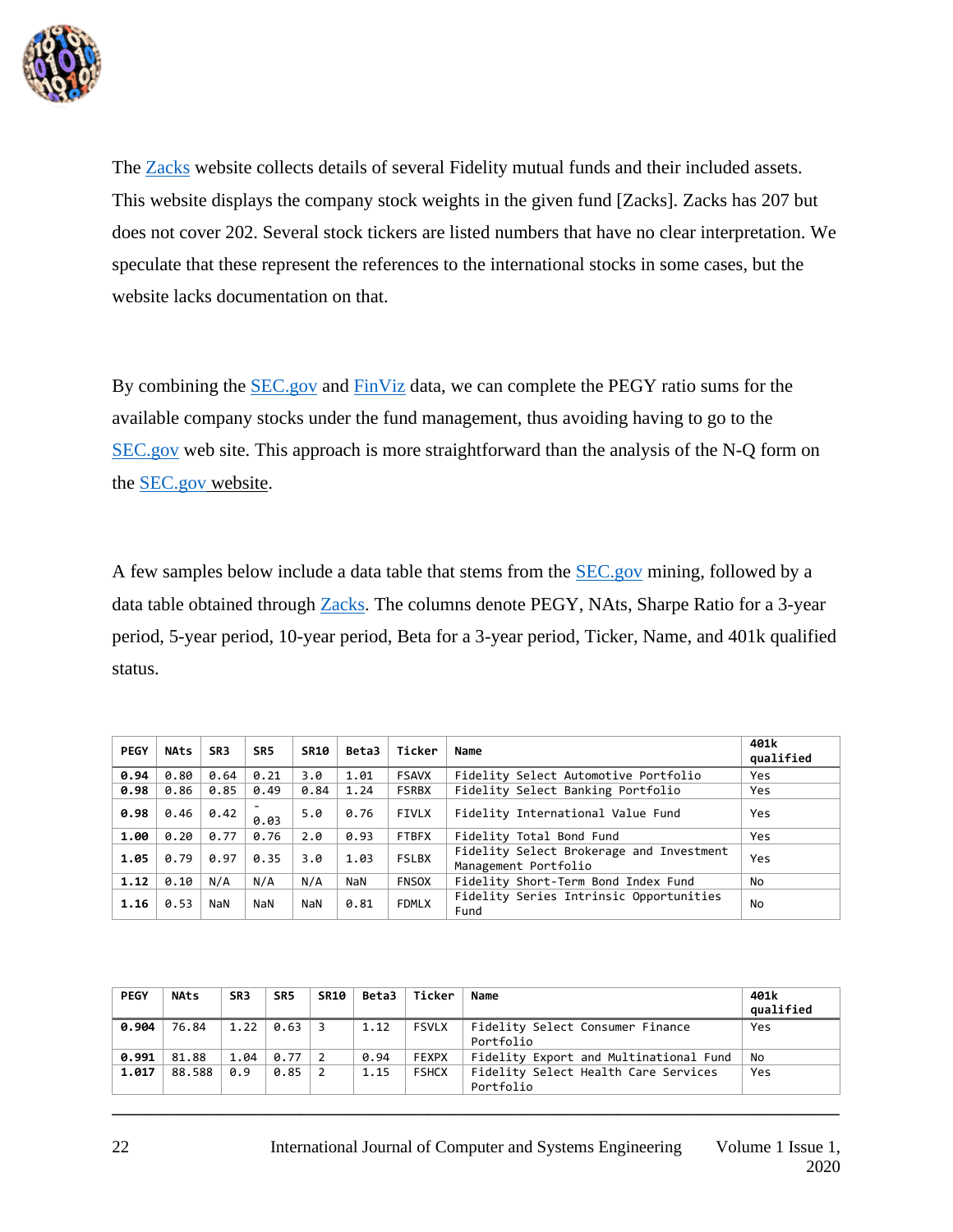

| 1.019 | 82.231 | 1.08 | 0.74 | 2              | 0.92 | <b>FDGFX</b> | Fidelity Dividend Growth Fund          | No. |
|-------|--------|------|------|----------------|------|--------------|----------------------------------------|-----|
| 1.029 | 27.6   | 1.22 | 1.07 | 3              | 0.33 | FRIFX        | Fidelity Real Estate Income Fund       | Yes |
| 1.03  | 65.357 | 0.83 | 0.55 | NaN            | 0.81 | FGILX        | Fidelity Global Equity Income Fund     | Yes |
| 1.059 | 80.69  | 1.47 | 0.92 | 1              | 1.24 | FSDAX        | Fidelity Select Defense and Aerospace  | Yes |
|       |        |      |      |                |      |              | Portfolio                              |     |
| 1.064 | 66.897 | 0.81 | 0.62 | 3              | 0.89 | <b>FBCVX</b> | Fidelity Blue Chip Value Fund          | Yes |
| 1.079 | 4.752  | 0.91 | 0.21 | 4              | 0.72 | FEMEX        | Fidelity Emerging Europe, Middle East, | Yes |
|       |        |      |      |                |      |              | Africa (EMEA) Fund                     |     |
| 1.094 | 51.185 | 0.77 | 0.17 | 5.             | 0.86 | FICDX        | Fidelity Canada Fund                   | Yes |
| 1.118 | 93.681 | 0.64 | 0.21 | 3              | 1.01 | FSAVX        | Fidelity Select Automotive Portfolio   | Yes |
| 1.13  | 85.341 | 1.01 | 0.77 | $\overline{2}$ | 0.91 | <b>FSPCX</b> | Fidelity Select Insurance Portfolio    | Yes |
| 1.138 | 91.591 | 0.95 | 0.75 | $\mathcal{P}$  | 1.29 | <b>FSAIX</b> | Fidelity Select Air Transportation     | Yes |
|       |        |      |      |                |      |              | Portfolio                              |     |
| 1.142 | 78.14  | 0.94 | 0.62 | NaN            | 0.88 | FNKLX        | Fidelity Series Value Discovery Fund   | No  |
|       |        |      |      |                |      |              |                                        |     |

#### 4. Java Libraries

Java libraries that we used include Jsoup, Freemarker, and Univocity Parsers. The Jsoup enables the selection of HTML table elements by means of cssQuery. The Univocity Parsers are used to read and write CSV files with headers and embedded comments. The FreeMarker library is used to generate HTML. The list of libraries by Maven coordinates follows:

```
com.google.code.gson:gson:2.8.2
com.opencsv:opencsv:4.1
com.univocity:univocity-parsers:2.5.9
commons-io:commons-io:2.6
commons-lang:commons-lang:2.6
commons-logging:commons-logging:1.2
freemarker:freemarker:2.3.8
org.apache.httpcomponents:httpclient:4.5.5
org.apache.httpcomponents:httpcore:4.4.9
org.jsoup:jsoup:1.11.2
```
#### 5. Summary

We described a series of technologies that were able to mine financial data in order compute a simple financial metric (the PEGY ratio). The computation was simple enough, but obtaining the data was anything but simple, or easy. Our approach to automation has taken us on a journey through a series of data mining frameworks that had a varying levels of effectiveness. In the future, we think that the downloading and computing of financial metrics will be simplified by the trail that we have blazed here. One thing we found remarkable is the number of companies in funds (LIKE FSRBX, the select banking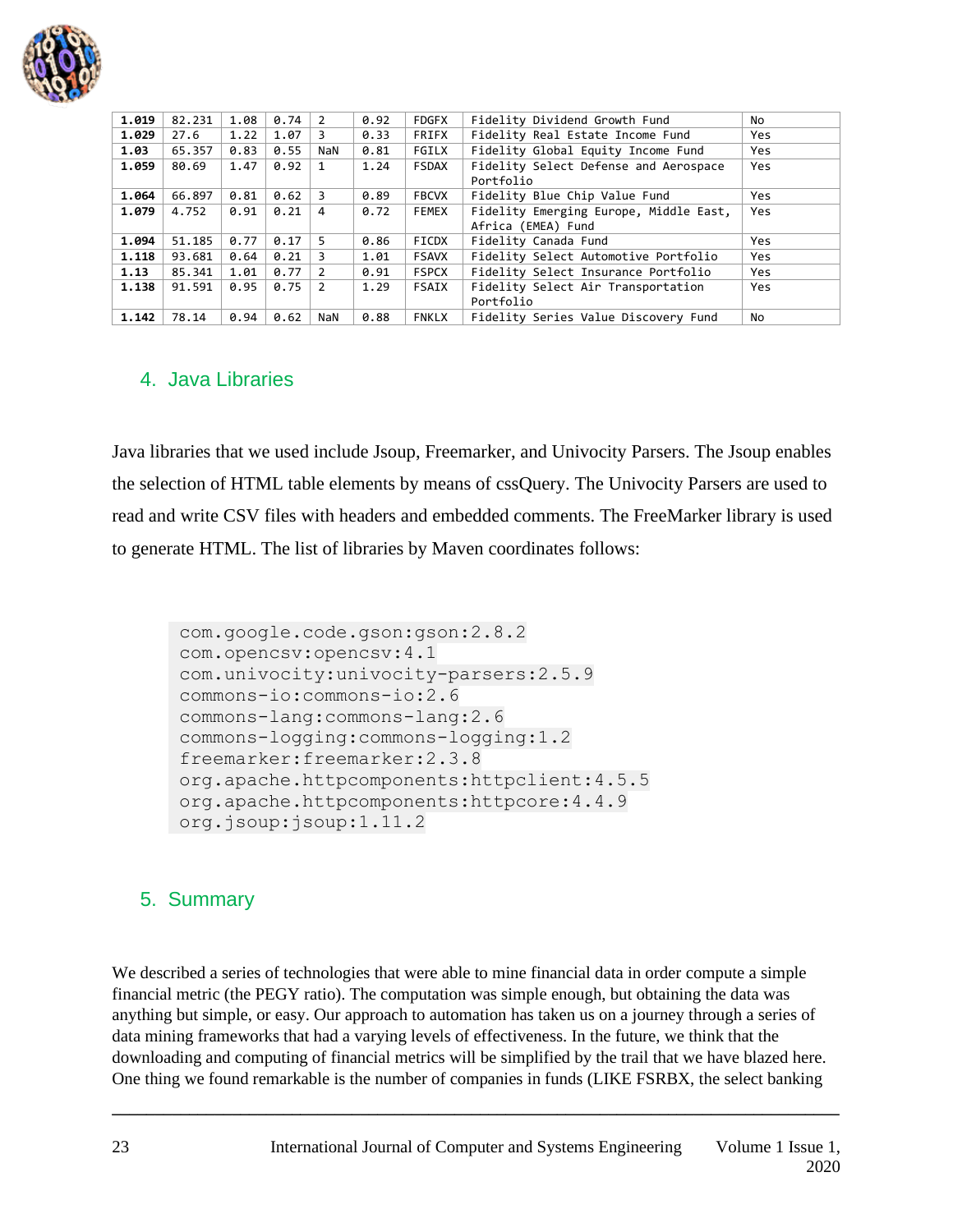

fund from Fidelity) that had earnings losses and negative growth rates. These companies turn the holding funds into value traps which would have deceptively low PEGY ratios, if the negative earnings were allowed to impact the average PEGY. Our system takes hours to complete in its run, but we need only run it once a day; which we do, as a cron job. You may view the updated output of our system at: [https://www.bondbutcher.com/comput\\_1/peg/fidelity-web/index2.html](about:blank)

In retrospect, the most efficient data mining approach downloaded all the metrics for the publicly traded stocks at once, from *finviz*. Then the holdings, with tickers and percentages, are available for each fund from *zacks*. Individual stock queries were just too time-consuming and raised denial of service attack flags that triggered IP address blocking (something we try to avoid).

### 6. References

[AMEX] AMEX [http://online.wsj.com/public/resources/documents/AMEX.csv](about:blank)

[Barnes] "PEG Ratio Nails Down Value Stocks" by Ryan Barnes, [https://www.investopedia.com/articles/analyst/043002.asp.](about:blank) Last accessed 3/19/18.

[CIK] CIK Lookup Database [https://www.sec.gov/Archives/edgar/cik-lookup-data.txt.](about:blank)

[Estrada] "Adjusting P/E ratios by growth and risk: the PERG ratio" by Javier Estrada [https://pdfs.semanticscholar.org/e7bd/cd6bedcfa527740ee2cdc7c70843ff948a15.pdf](about:blank)

[Fidelity®] Fidelity® funds, [https://www.fidelity.com/mutual-funds/all-mutual-funds/overview.](about:blank)

[FinViz] Financial Visualizations, [https://finviz.com/.](about:blank)

[Fink] "The PEGY Ratio" by Jim Fink [https://www.investingdaily.com/11091/the-pegy-ratio](about:blank)

[GAA Accounting] [http://www.gaaaccounting.com/earnings-per-share-as-a-measure-of](about:blank)[financial-performance-do-we-interpret-it-appropriately](about:blank)

[Investopedia] [https://www.investopedia.com/ask/answers/buy-over-the-counter-stock](about:blank)

[Investopedia] [https://www.investopedia.com/terms/d/dilutedeps.asp](about:blank) 

[Investopedia] [https://www.investopedia.com/terms/p/pegyratio.asp](about:blank)

[Lynch] "One up on wall Street" by Peter Lynch, Simon & Shuster, 2<sup>nd</sup> Edition, 2000.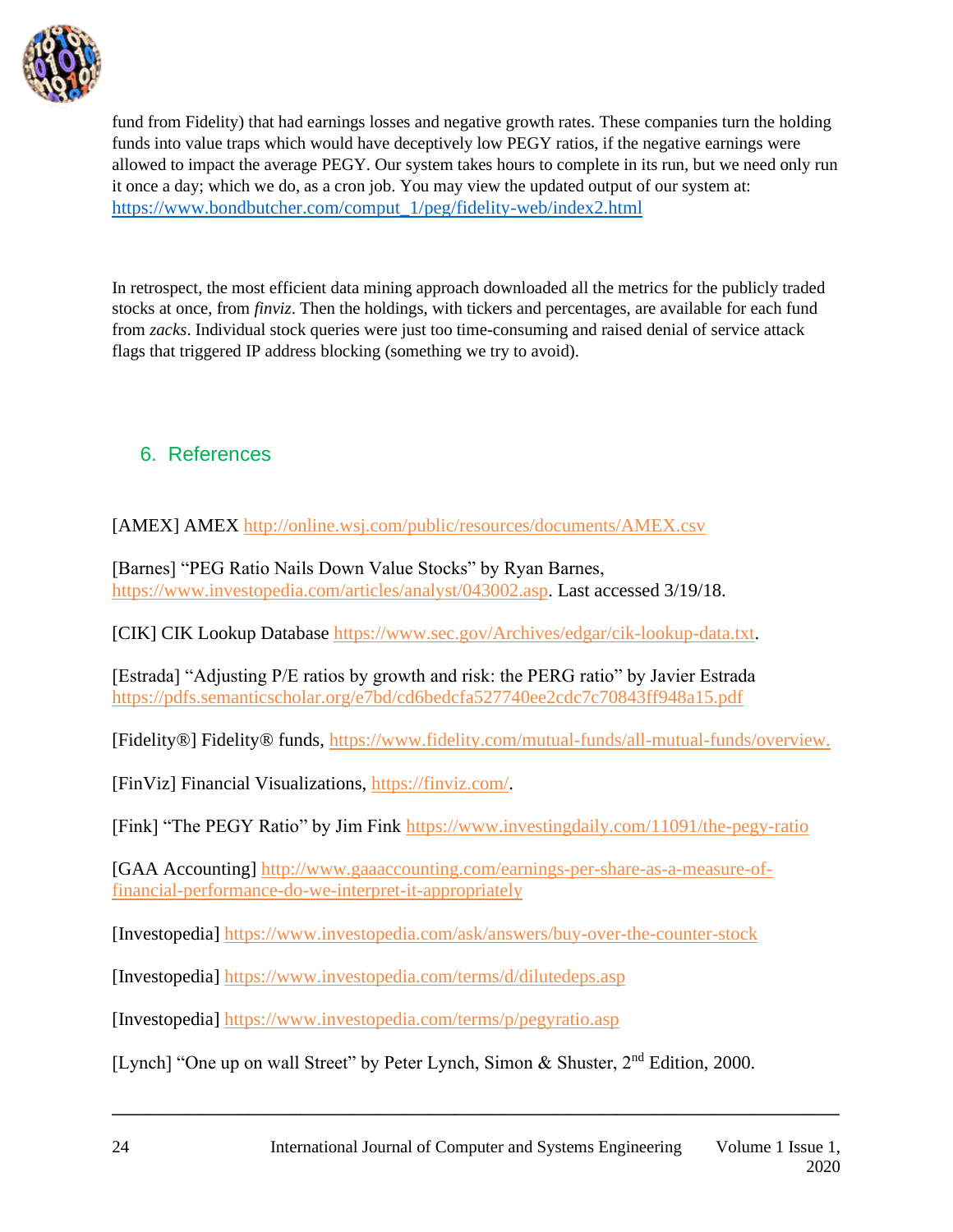

[Lyon A] Lyon, Douglas. (2008). Mining Edgar Tender Offers. Journal of Object Technology. 7. 17-31. 10.5381/jot.2008.7.7.c2. [http://www.docjava.com/pub/document/jot/v7n7.pdf](about:blank)

[Lyon B] Lyon, Douglas. (2008). Multi-threaded data mining of EDGAR CIKs (Central Index Keys) from ticker symbols. 1 - 7. 10.1109/IPDPS.2008.4536453. [http://www.docjava.com/pub/document/jot/pdcof.pdf](about:blank)

[Morningstar] [http://www.morningstar.co.uk/uk/news/105269/the-limitations-of-earnings-per](about:blank)[share.aspx](about:blank)

[Nasdaq] Nasdaq, [http://online.wsj.com/public/resources/documents/Nasdaq.csv.](about:blank)

[NYSE] NYSE, [http://online.wsj.com/public/resources/documents/NYSE.csv.](about:blank)

[OTC Markets] [https://www.otcmarkets.com/](about:blank)

[Rank and Filed] [http://rankandfiled.com/](about:blank)

[Rank and Filed] [http://rankandfiled.com/static/export/cik\\_ticker.csv](about:blank)

[SEC] [https://www.sec.gov/Archives/edgar/cik-lookup-data.txt](about:blank)

[Smith] "How to Find P/E and PEG Ratios", by Thomas Smith, Last accessed 12/12/17, [https://www.investopedia.com/articles/fundamental-analysis/09/price-](about:blank)

[Two Cents] [https://twocents.lifehacker.com/how-to-see-whats-actually-inside-your-mutual](about:blank)[fund-1823329898](about:blank)

[Univocity] Univocity Library, [https://github.com/uniVocity/univocity-parsers.](about:blank)

[Yahoo] Yahoo Search Suggestions, https://www.yahoo.com/?err=404&err\_url=https%3A%2F%2Ffinance.yahoo.com%2F\_finance [doubledown%2Fapi%2Fresource%2Fsearchassist%3BsearchTerm%3D](about:blank)

[Zacks] Zacks, [https://www.zacks.com/](about:blank)

### Author information

Douglas A. Lyon (M'89-SM'00) received the Ph.D., M.S. and B.S. degrees in computer and systems engineering from Rensselaer Polytechnic Institute (1991, 1985 and 1983). Dr. Lyon is Professor of Electrical and Biomedical Engineering at Fairfield University. He has worked at AT&T Bell Laboratories at Murray Hill, NJ and the Jet Propulsion Laboratory at the California